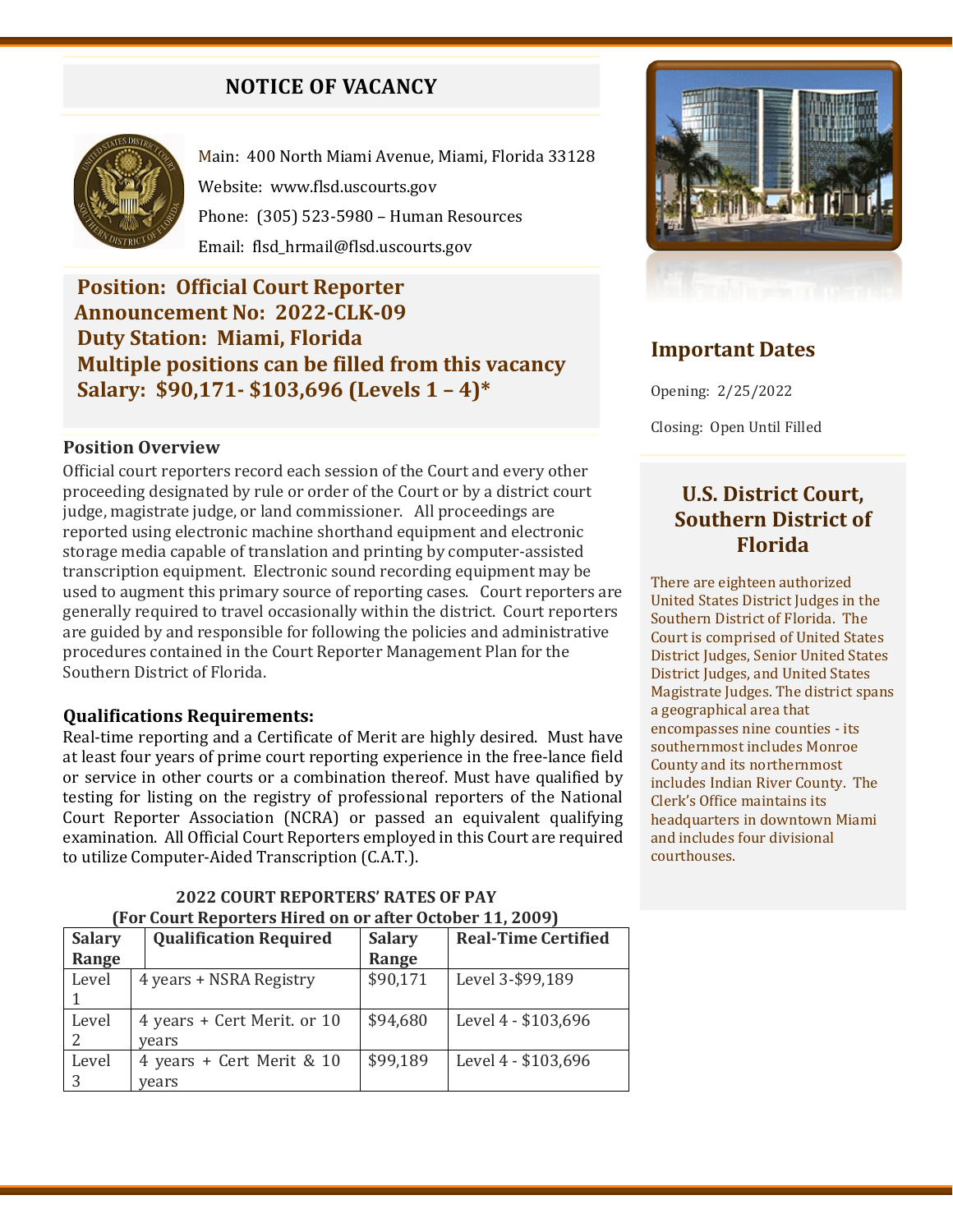#### **Official Court Reporter – Announcement No. 2022-CLK-09 Page 2 of 3**

#### **Salary level is determined accordingly:**

Level 1: starting salary

Level 2: starting salary plus 5% - Requires merit certification

Level 3: starting salary plus 10% -Requires real-time certification

Level 4: starting salary plus 15%- Requires real-time certification and merit certification

Merit certification-Registered merit reporter certificate from the National Court Reporters Association (NCRA)

Real-time Certification: Successful completion of a certified real-time examination by NCRA or equivalent exam.

Note: In addition to the starting salary for court reporters set by the Judicial Conference, an official court reporter is entitled to transcript fees from any party who has contracted with the court reporter for transcript services. The recommendation of the Court is a prerequisite for any increase or combination of increases above the current starting salary.

#### **Desirable Characteristics**

The successful candidate should be a self-starter, mature, highly organized, possess tact, good judgment, poise, initiative (the average reporter produces more than 15,000 pages per year), and always maintain a professional appearance and demeanor. Must work harmoniously with others in a team-based organization, and communicate effectively, both orally and in writing.

#### **Organizational Relationship**

This position is assigned to the Clerk's Office and reports to the Chief Deputy • Administration or another designee of the Clerk's Office.

## **Benefits**

Employees of the United States District Court are "Excepted Appointments" and considered "At-Will" judicial employees. Federal Government Civil Service classifications or regulations do not apply. Electronic direct deposit of salary payments is mandatory. Full-time employees are eligible for a full range of benefits such as paid vacation and sick leave, paid holidays, retirement benefits that include the Thrift Savings Plan (TSP). TSP is a 401(k) equivalent program that includes matching contributions. Additional benefits include health and life insurance, long-term care insurance, dental and vision insurance, and a Flexible Benefits Program which includes medical and dependent care reimbursement.

## **Background Investigation & Fair Chance to Compete Act**

This is a Sensitive position within the Judiciary. The selected candidate will be subject to a technical fingerprint check through the FBI Criminal Justice Information Services Division database as a condition of employment. Employment will be considered provisional until the background check is completed. This position is covered under the FCA. **Only those candidates** 



# **How to Apply**

Qualified applicants should submit the required documents listed below as a **single PDF document**.

Email address: flsd\_hrmail@flsd.uscourts.gov

Subject Line: 2022- CLK-09

Attachments: Cover letter, resume, Federal Employment Application (AO 78), and Court Reporter Addendum.

AO78 and Court Reporter addendum can be found on our web site under the employment tab/how to apply.

Please note: A Court Reporter who is currently assigned to an active Judge within the Southern District of Florida must submit a written endorsement from their Judge.

Selection Process: Only qualified applicants will be considered.

**Please do not cut and paste your resume into your email. If all required documents are not received, your application will not be considered.**